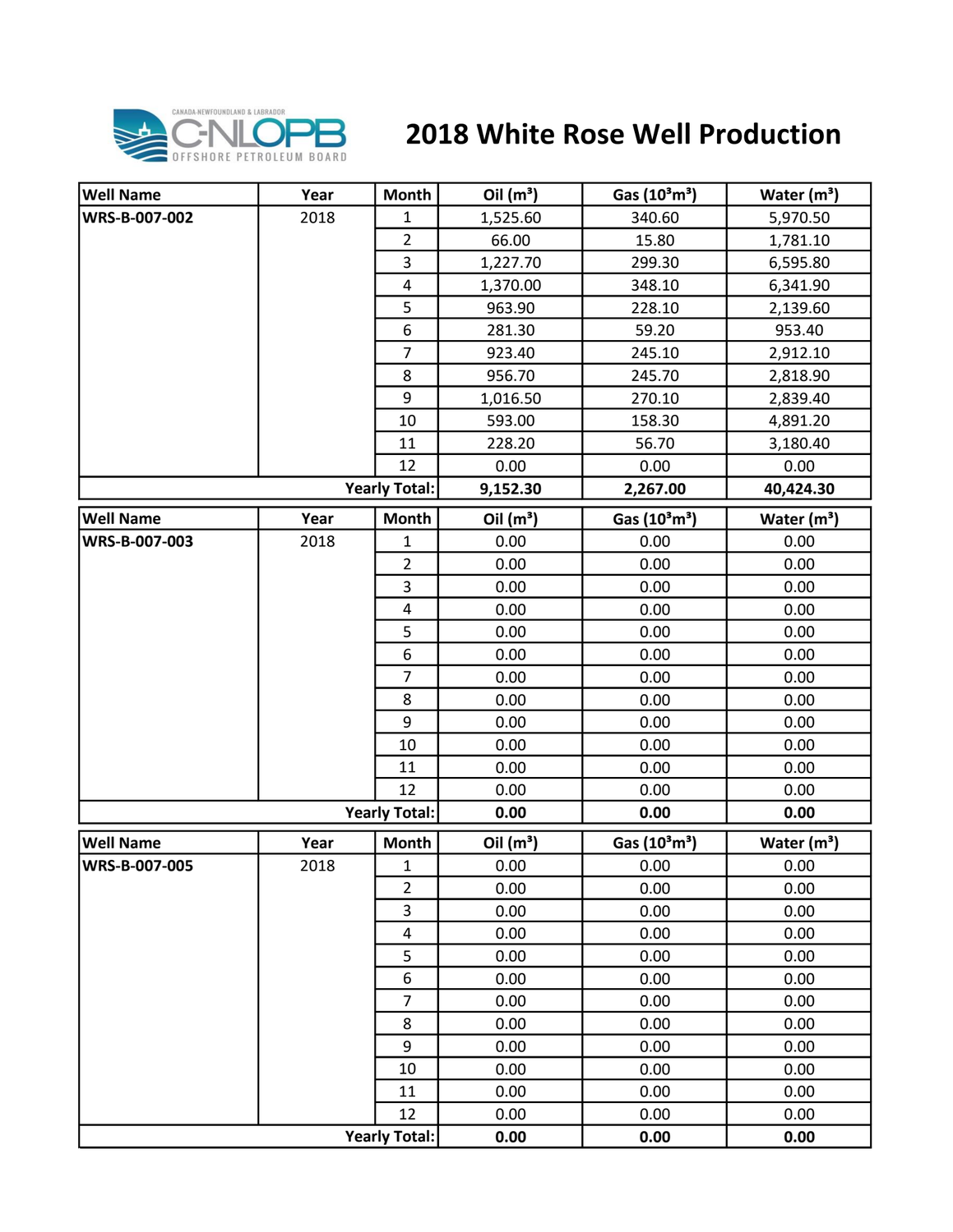| <b>Well Name</b>     | Year | <b>Month</b> | Oil $(m^3)$ | Gas (10 <sup>3</sup> m <sup>3</sup> ) | Water $(m^3)$ |
|----------------------|------|--------------|-------------|---------------------------------------|---------------|
| WRS-B-007-010-Z      | 2018 | 1            | 4,840.30    | 596.00                                | 7,440.20      |
|                      |      | 2            | 5,330.40    | 676.70                                | 7,818.20      |
|                      |      | 3            | 5,995.30    | 764.50                                | 8,738.00      |
|                      |      | 4            | 5,826.00    | 799.60                                | 8,841.30      |
|                      |      | 5            | 4,712.20    | 598.70                                | 4,696.20      |
|                      |      | 6            | 1,935.80    | 250.40                                | 4,052.60      |
|                      |      | 7            | 4,224.20    | 604.10                                | 7,979.10      |
|                      |      | 8            | 4,336.50    | 624.60                                | 7,784.30      |
|                      |      | 9            | 4,569.40    | 674.30                                | 8,098.50      |
|                      |      | 10           | 4,733.20    | 707.10                                | 7,946.20      |
|                      |      | 11           | 2,634.40    | 364.80                                | 3,415.60      |
|                      |      | 12           | 0.00        | 0.00                                  | 0.00          |
| <b>Yearly Total:</b> |      |              | 49,137.70   | 6,660.80                              | 76,810.20     |

| <b>Well Name</b>     | Year | Month         | Oil $(m^3)$ | Gas $(10^3 \text{m}^3)$ | Water $(m^3)$ |
|----------------------|------|---------------|-------------|-------------------------|---------------|
| <b>WRS-B-007-011</b> | 2018 | 1             | 2,595.40    | 314.80                  | 33,108.20     |
|                      |      | $\mathcal{P}$ | 3,075.20    | 387.70                  | 31,255.60     |
|                      |      | 3             | 4,622.20    | 586.70                  | 43,914.20     |
|                      |      | 4             | 6,362.80    | 874.00                  | 39,187.20     |
|                      |      | 5             | 2,731.70    | 347.70                  | 19,908.90     |
|                      |      | 6             | 680.10      | 88.00                   | 9,034.00      |
|                      |      | 7             | 3,440.90    | 491.70                  | 22,210.30     |
|                      |      | 8             | 4,131.20    | 573.60                  | 20,007.80     |
|                      |      | 9             | 4,934.60    | 701.50                  | 19,762.50     |
|                      |      | 10            | 3,946.80    | 569.10                  | 20,696.60     |
|                      |      | 11            | 1,786.60    | 238.00                  | 7,444.10      |
|                      |      | 12            | 0.00        | 0.00                    | 0.00          |
| <b>Yearly Total:</b> |      |               | 38,307.50   | 5,172.80                | 266,529.40    |

| <b>Well Name</b>     | Year | Month          | Oil $(m^3)$ | Gas $(10^3 \text{m}^3)$ | Water $(m^3)$ |
|----------------------|------|----------------|-------------|-------------------------|---------------|
| <b>WRS-E-018-002</b> | 2018 | 1              | 2,688.60    | 350.50                  | 4,034.20      |
|                      |      | $\overline{2}$ | 2,415.10    | 322.90                  | 5,190.40      |
|                      |      | 3              | 2,323.70    | 313.00                  | 5,462.00      |
|                      |      | 4              | 1,841.90    | 258.40                  | 5,145.90      |
|                      |      | 5              | 1,281.00    | 181.20                  | 3,470.50      |
|                      |      | 6              | 898.20      | 124.50                  | 3,078.20      |
|                      |      | $\overline{7}$ | 195.00      | 30.80                   | 947.80        |
|                      |      | 8              | 4,888.70    | 745.60                  | 11,367.00     |
|                      |      | 9              | 6,033.70    | 954.20                  | 11,658.00     |
|                      |      | 10             | 5,775.30    | 909.70                  | 13,018.20     |
|                      |      | 11             | 1,881.40    | 261.30                  | 3,982.20      |
|                      |      | 12             | 0.00        | 0.00                    | 0.00          |
| <b>Yearly Total:</b> |      |                | 30,222.60   | 4,452.10                | 67,354.40     |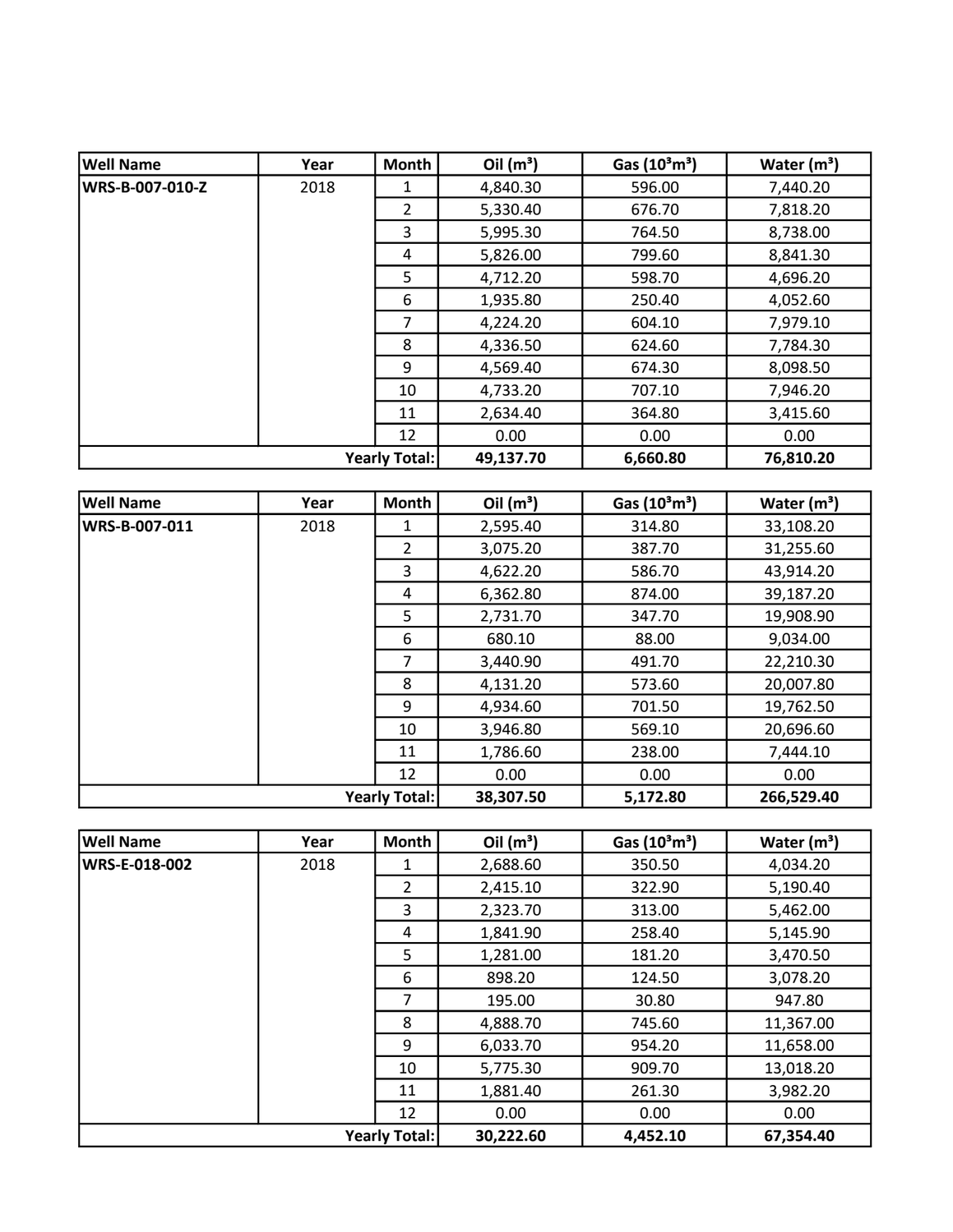| <b>Well Name</b>     | Year | <b>Month</b> | Oil $(m^3)$ | Gas $(10^3 \text{m}^3)$ | Water $(m^3)$ |
|----------------------|------|--------------|-------------|-------------------------|---------------|
| WRS-E-018-004        | 2018 | 1            | 3,863.80    | 3,367.70                | 20,179.80     |
|                      |      | 2            | 6,354.50    | 3,004.70                | 16,025.90     |
|                      |      | 3            | 5,892.60    | 4,316.30                | 22,228.60     |
|                      |      | 4            | 4,508.00    | 3,994.20                | 23,206.50     |
|                      |      | 5            | 7,222.60    | 3,305.80                | 13,798.70     |
|                      |      | 6            | 1,061.60    | 134.20                  | 2,632.00      |
|                      |      | 7            | 4,046.50    | 561.20                  | 8,090.30      |
|                      |      | 8            | 6,590.90    | 1,637.20                | 12,908.70     |
|                      |      | 9            | 5,189.00    | 1,583.50                | 10,391.60     |
|                      |      | 10           | 6,468.80    | 2,626.80                | 13,188.30     |
|                      |      | 11           | 3,343.80    | 1,282.40                | 6,524.90      |
|                      |      | 12           | 0.00        | 0.00                    | 0.00          |
| <b>Yearly Total:</b> |      |              | 54,542.10   | 25,814.00               | 149,175.30    |

| <b>Well Name</b>     | Year | <b>Month</b> | Oil $(m^3)$ | Gas $(10^3 \text{m}^3)$ | Water $(m^3)$ |
|----------------------|------|--------------|-------------|-------------------------|---------------|
| WRS-E-018-006-Z      | 2018 | 1            | 10,957.10   | 1,399.70                | 7,461.90      |
|                      |      | 2            | 14,336.50   | 1,879.50                | 8,327.40      |
|                      |      | 3            | 15,258.30   | 2,005.90                | 8,920.10      |
|                      |      | 4            | 14,590.10   | 2,076.40                | 8,277.60      |
|                      |      | 5            | 10,412.80   | 1,370.60                | 6,080.40      |
|                      |      | 6            | 6,664.50    | 884.40                  | 6,777.50      |
|                      |      | 7            | 14,578.40   | 2,138.10                | 11,350.80     |
|                      |      | 8            | 9,568.40    | 1,369.00                | 9,292.70      |
|                      |      | 9            | 11,129.10   | 1,628.10                | 12,547.30     |
|                      |      | 10           | 14,483.30   | 2,067.20                | 10,205.00     |
|                      |      | 11           | 6,659.30    | 919.90                  | 4,689.40      |
|                      |      | 12           | 0.00        | 0.00                    | 0.00          |
| <b>Yearly Total:</b> |      |              | 128,637.80  | 17,738.80               | 93,930.10     |

| <b>Well Name</b>     | Year | Month          | Oil $(m^3)$ | Gas $(10^3 \text{m}^3)$ | Water $(m^3)$ |
|----------------------|------|----------------|-------------|-------------------------|---------------|
| <b>WRS-E-018-008</b> | 2018 | 1              | 0.00        | 0.00                    | 0.00          |
|                      |      | $\overline{2}$ | 0.00        | 0.00                    | 0.00          |
|                      |      | 3              | 0.00        | 0.00                    | 0.00          |
|                      |      | 4              | 0.00        | 0.00                    | 0.00          |
|                      |      | 5              | 22.10       | 10.50                   | 465.70        |
|                      |      | 6              | 0.00        | 0.00                    | 0.00          |
|                      |      | $\overline{7}$ | 0.00        | 0.00                    | 0.00          |
|                      |      | 8              | 0.00        | 0.00                    | 0.00          |
|                      |      | 9              | 0.00        | 0.00                    | 0.00          |
|                      |      | 10             | 0.00        | 0.00                    | 0.00          |
|                      |      | 11             | 0.00        | 0.00                    | 0.00          |
|                      |      | 12             | 0.00        | 0.00                    | 0.00          |
| <b>Yearly Total:</b> |      |                | 22.10       | 10.50                   | 465.70        |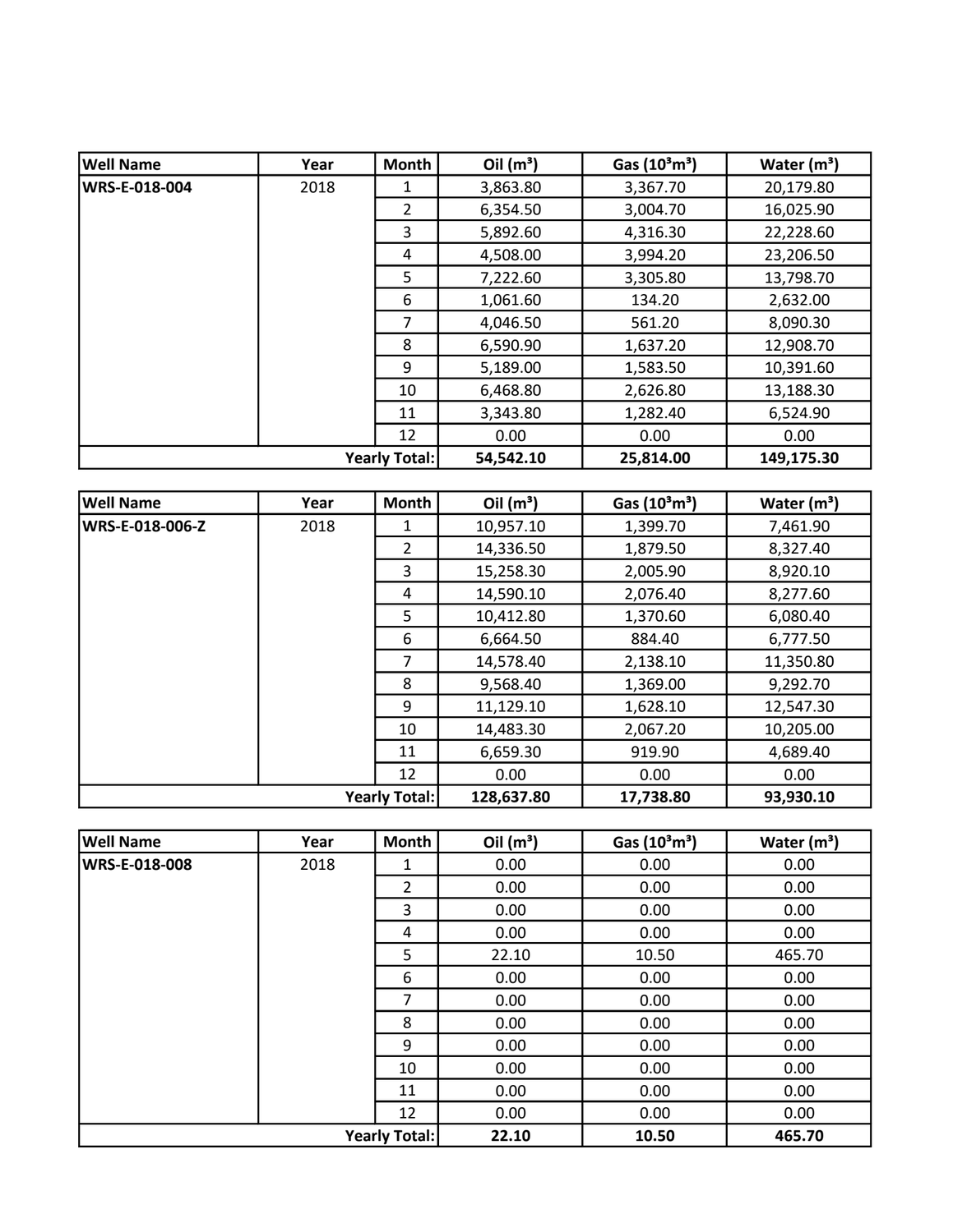| <b>Well Name</b> | Year | Month                | Oil $(m^3)$ | Gas (10 <sup>3</sup> m <sup>3</sup> ) | Water $(m3)$            |
|------------------|------|----------------------|-------------|---------------------------------------|-------------------------|
| WRS-J-005-002    | 2018 | 1                    | 11,489.00   | 18,311.50                             | 19,999.60               |
|                  |      | $\overline{2}$       | 11,028.80   | 18,186.80                             | 19,831.90               |
|                  |      | 3                    | 5,565.60    | 9,209.90                              | 10,150.00               |
|                  |      | 4                    | 11,681.70   | 20,277.20                             | 23,985.90               |
|                  |      | 5                    | 12,860.20   | 18,428.00                             | 15,078.70               |
|                  |      | 6                    | 8,294.00    | 11,390.90                             | 13,137.70               |
|                  |      | $\overline{7}$       | 14,771.30   | 24,918.40                             | 23,217.60               |
|                  |      | 8                    | 13,582.70   | 24,463.60                             | 21,102.40               |
|                  |      | 9                    | 12,829.50   | 25,667.70                             | 20,837.30               |
|                  |      | 10                   | 14,895.20   | 22,725.40                             | 19,840.60               |
|                  |      | 11                   | 7,232.00    | 10,688.70                             | 11,111.20               |
|                  |      | 12                   | 0.00        | 0.00                                  | 0.00                    |
|                  |      | <b>Yearly Total:</b> | 124,230.00  | 204,268.10                            | 198,292.90              |
|                  |      |                      |             |                                       |                         |
| WRS-J-005-007    | 2018 | $\mathbf{1}$         | 15,874.30   | 2,247.20                              | 11,234.60               |
|                  |      | $\overline{2}$       | 16,138.70   | 2,351.00                              | 12,245.80               |
|                  |      | 3                    | 17,691.80   | 3,115.80                              | 12,620.20               |
|                  |      | 4                    | 17,035.50   | 4,209.30                              | 13,922.90               |
|                  |      | 5                    | 4,966.20    | 4,013.80                              | 4,094.00                |
|                  |      | 6                    | 1,022.50    | 1,368.20                              | 4,915.20                |
|                  |      | $\overline{7}$       | 2,730.50    | 4,757.40                              | 14,878.40               |
|                  |      | 8                    | 3,163.00    | 4,923.70                              | 14,365.50               |
|                  |      | 9                    | 3,421.20    | 6,124.20                              | 13,973.90               |
|                  |      | 10                   | 3,790.90    | 6,950.80                              | 16,632.10               |
|                  |      | 11                   | 2,732.20    | 3,784.90                              | 8,808.90                |
|                  |      | 12                   | 0.00        | 0.00                                  | 0.00                    |
|                  |      | <b>Yearly Total:</b> | 88,566.80   | 43,846.30                             | 127,691.50              |
|                  |      |                      |             |                                       |                         |
| <b>Well Name</b> | Year | Month                | Oil $(m^3)$ | Gas (10 <sup>3</sup> m <sup>3</sup> ) | Water (m <sup>3</sup> ) |
| WWR-E-018-010    | 2018 | 1                    | 6,425.80    | 696.50                                | 1,281.50                |
|                  |      | $\overline{2}$       | 7,567.60    | 845.60                                | 1,630.40                |
|                  |      | 3                    | 7,646.30    | 857.60                                | 1,650.20                |
|                  |      | 4                    | 6,814.60    | 795.60                                | 1,460.90                |
|                  |      | 5                    | 4,416.50    | 476.80                                | 1,077.50                |
|                  |      | 6                    | 3,952.30    | 437.00                                | 958.90                  |
|                  |      | $\overline{7}$       | 6,538.00    | 794.70                                | 1,708.30                |
|                  |      | 8                    | 5,328.50    | 630.40                                | 1,522.20                |
|                  |      | 9                    | 5,448.20    | 660.70                                | 1,411.80                |

11 2,610.60

**Yearly Total:**

10 5,894.70 725.40 1,630.70<br>11 2,610.60 295.90 940.80

**62,643.10 7,216.20 15,273.20**

12 0.00 0.00 0.00